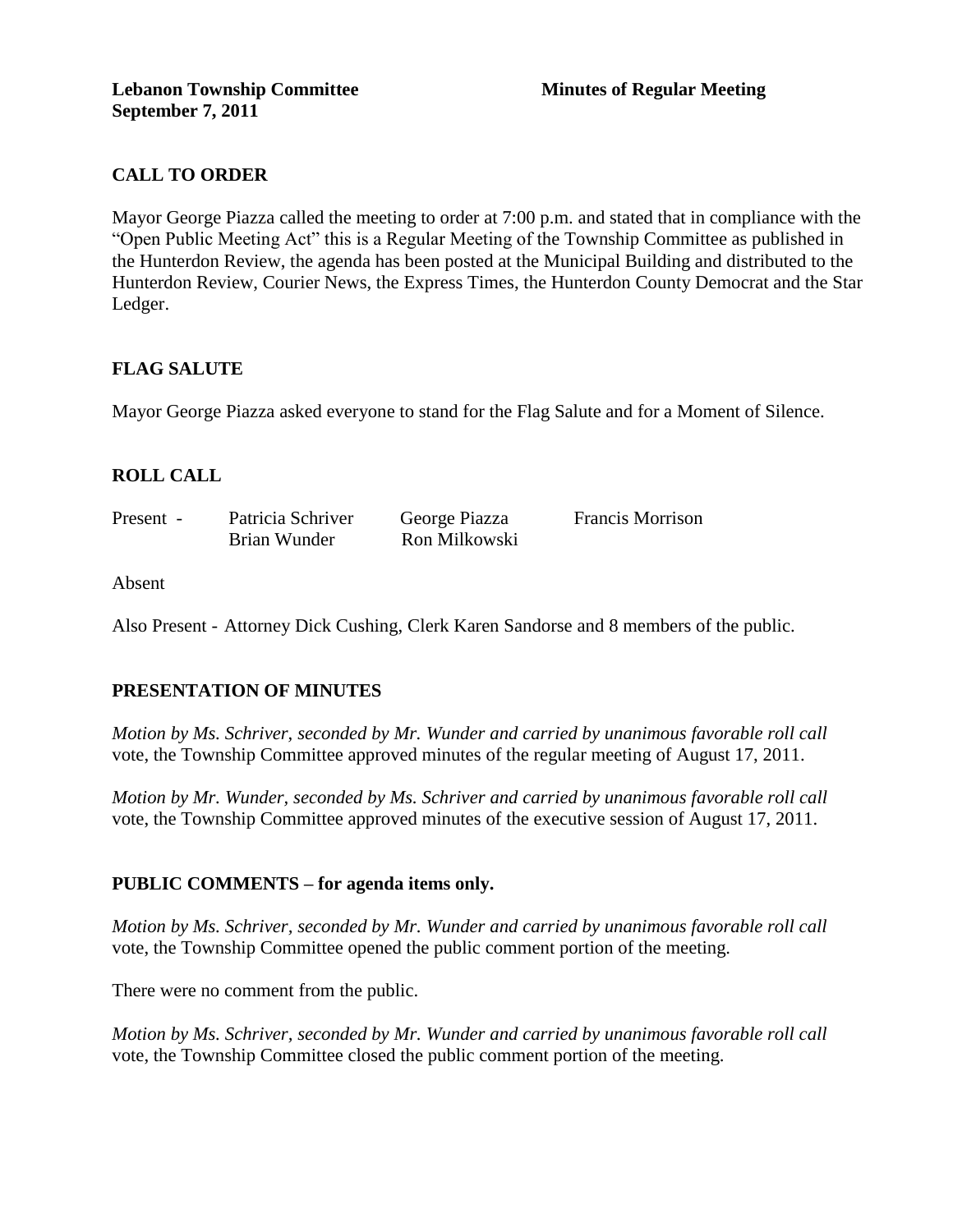LTCM 09/07/2011 Page 2 of 11

### **ORDINANCES**

### **Public Hearing Ordinance No. 2011-08 – Accessory Uses and Structures – Alternative Energy**

Mayor Piazza stated that the Planning Board and Township Committee has discussed this ordinance for 2 ½ years. They tried to do their best so everyone's rights were considered; especially those who were attempting to install a wood burning stove. Land sizes were considered in attempt to accommodate all. Mayor Piazza stated that he feels that the Planning Board and the Township Committee bent over backwards for the residents who want stoves and their rights. However, the residents who did not want the stoves were really not discussed, which is many more. Mayor Piazza noted that this is what this ordinance is about. It is to keep everyone at a safe distance from each other, which is what the Township Committee is supposed to be doing; looking out for what is best for everyone.

*Motion by Ms. Schriver, seconded by Mr. Wunder and carried by unanimous favorable roll call*  vote*,* the public hearing for Ordnance No. 2011-08 was opened.

There were no comments from the public.

*Motion by Ms. Schriver, seconded by Mr. Wunder and carried by unanimous favorable roll call*  vote, the public hearing for Ordinance No. 2011-08 was closed.

*Motion by Ms. Schriver, seconded by Mr. Milkowski and carried by favorable roll call vote, the* Township Committee adopted Ordinance No. 2011-08 as written below. AYES: Schriver, Piazza, Milkowski NAYS: Morrison, Wunder

> TOWNSHIP OF LEBANON COUNTY OF HUNTERDON STATE OF NEW JERSEY ORDINANCE NO. 2011-08 AN ORDINANCE TO REVISE, AMEND AND SUPPLEMENT THE CODE OF THE TOWNSHIP OF LEBANON CHAPTER 400, TITLED "ZONING", SPECIFICALLY SECTION 400-10, TITLED "ACCESSORY USES AND STRUCTURES"

WHEREAS, the Township Committee of the Township of Lebanon, Hunterdon County, New Jersey has reviewed the Township Code and believes that some amendments to the Zoning Ordinance are necessary; and,

WHEREAS, the Township Committee believes such amendments are necessary to update, supplement, clarify and/or explain certain provisions in the Zoning Ordinance.

NOW, THEREFORE, BE IT ORDAINED by the Township Committee of the Township of Lebanon, County of Hunterdon, State of New Jersey that Chapter 400, titled "Zoning" of the Code of the Township of Lebanon is hereby amended, revised and supplemented as follows: Section 1. Add the following definitions to Section 400-4:

INHERENTLY BENEFICIAL USE – A use which is universally considered of value to the

community because it fundamentally serves the public good and promotes the general welfare. Such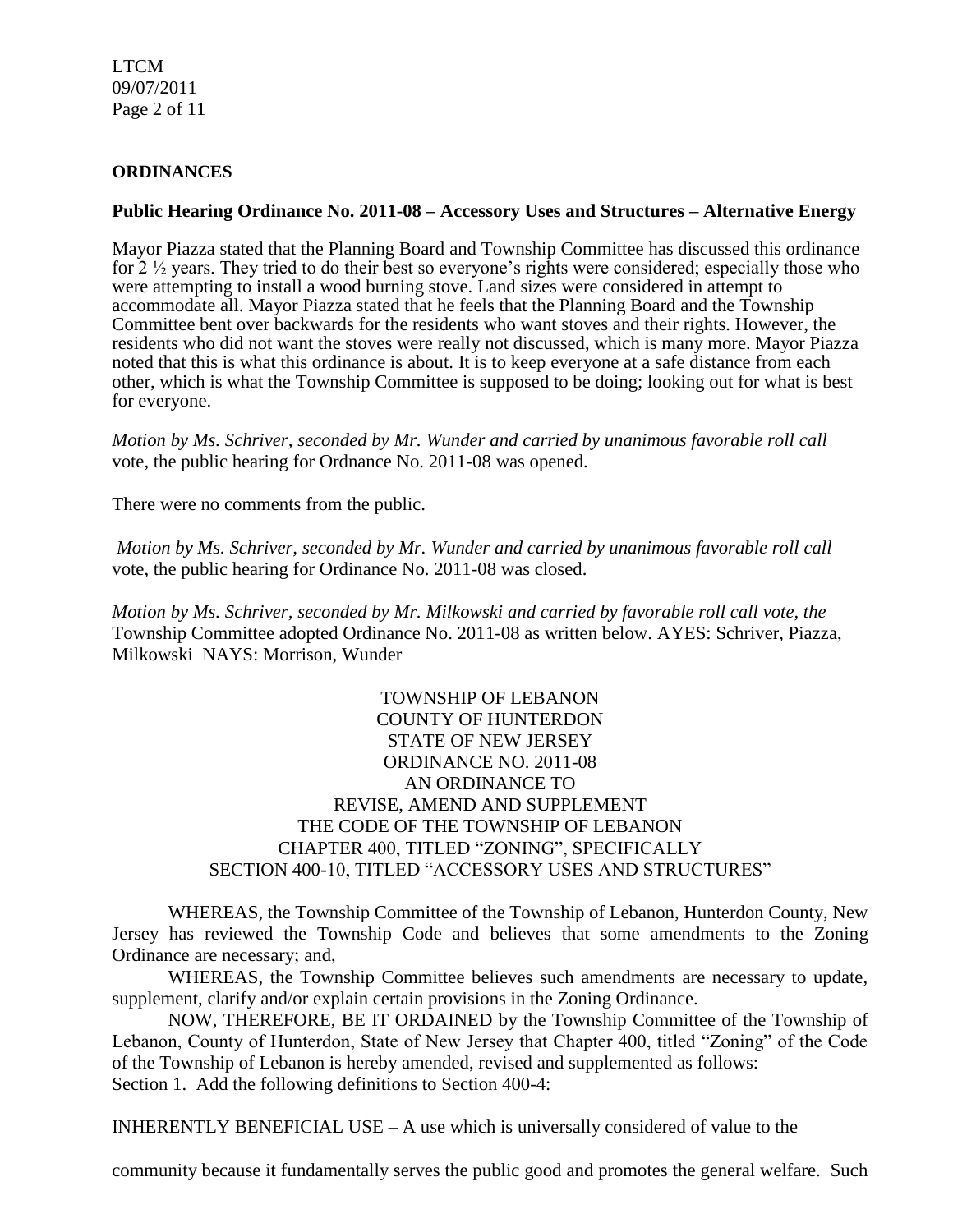LTCM

09/07/2011

Page 3 of 11

a use includes, but is not limited to, a hospital, school, child care center, group home, or a wind, solar or photovoltaic energy facility or structure.

SMALL WIND ENERGY SYSTEM – A wind energy conversion system, consisting of a wind turbine, a tower, and associated control or conversion electronics, that is used to generate electricity and has a nameplate capacity of 100 kilowatts or less.

SYSTEM HEIGHT – For a small wind energy system, the height above grade of the tower plus the wind generator.

TOWER HEIGHT – The height above grade of the fixed portion of the tower, excluding the wind generator.

WIND GENERATOR – The blades and associated mechanical and electrical conversion components mounted on top of the tower.

WIND, SOLAR OR PHOTOVOLTAIC ENERGY FACILITY OR STRUCTURE – A facility or structure for the purpose of supplying energy produced from wind, solar, wood or photovoltaic technologies, whether such facility or structure is a principal use, a part of the principal use, or an accessory use or structure.

**Section 2.** Add the following subsection D to Section 400-10, "Accessory uses and structures; personal recreational facilities; fences and walls":

- D. Standards for solar, wind and outdoor wood-burning facilities as permitted accessory uses and structures. Small wind energy systems shall require minor site plan approval.
	- (1) Solar energy facilities.
		- (a) Solar energy facilities are permitted on the roof of buildings.
		- (b) Ground-mounted solar energy facilities are permitted and shall comply with the required setbacks for a principal building.
		- (c) The maximum height of a ground-mounted solar energy facility shall be 15'.
		- (d) In order to provide notice to emergency services personnel, dwellings with solar energy facilities shall have posted in a conspicuous place a permanent, reflective sign indicating that an alternative power supply is located on the property. The sign and its location shall be as approved by the Construction Code Official.
		- (e) Abandonment.
			- [1] A solar energy facility that is out-of-service for a continuous 12-month period will be deemed to be abandoned. The Zoning Officer shall issue a Notice of Abandonment to the owner of a solar energy facility that is deemed to be abandoned. The notice shall be sent return receipt requested.
			- [2] The property owner shall have 30 days to respond to the Notice of Abandonment from the receipt date of the Notice.
			- [3] If the property owner provides information that demonstrates the solar energy facility has not been abandoned, the Zoning Officer shall withdraw the Notice of Abandonment and notify the property owner that the Notice has been withdrawn.
			- [4] If the Zoning Officer determines the solar energy facility has been abandoned, the property owner shall remove the facility in its entirety at the owner's sole expense within 3 months after the owner receives the Notice of Abandonment.
			- [5] If the property owner fails to remove the facility in the time allowed under [4] above, then the Township may remove such system and place a lien on the property for the cost of the removal.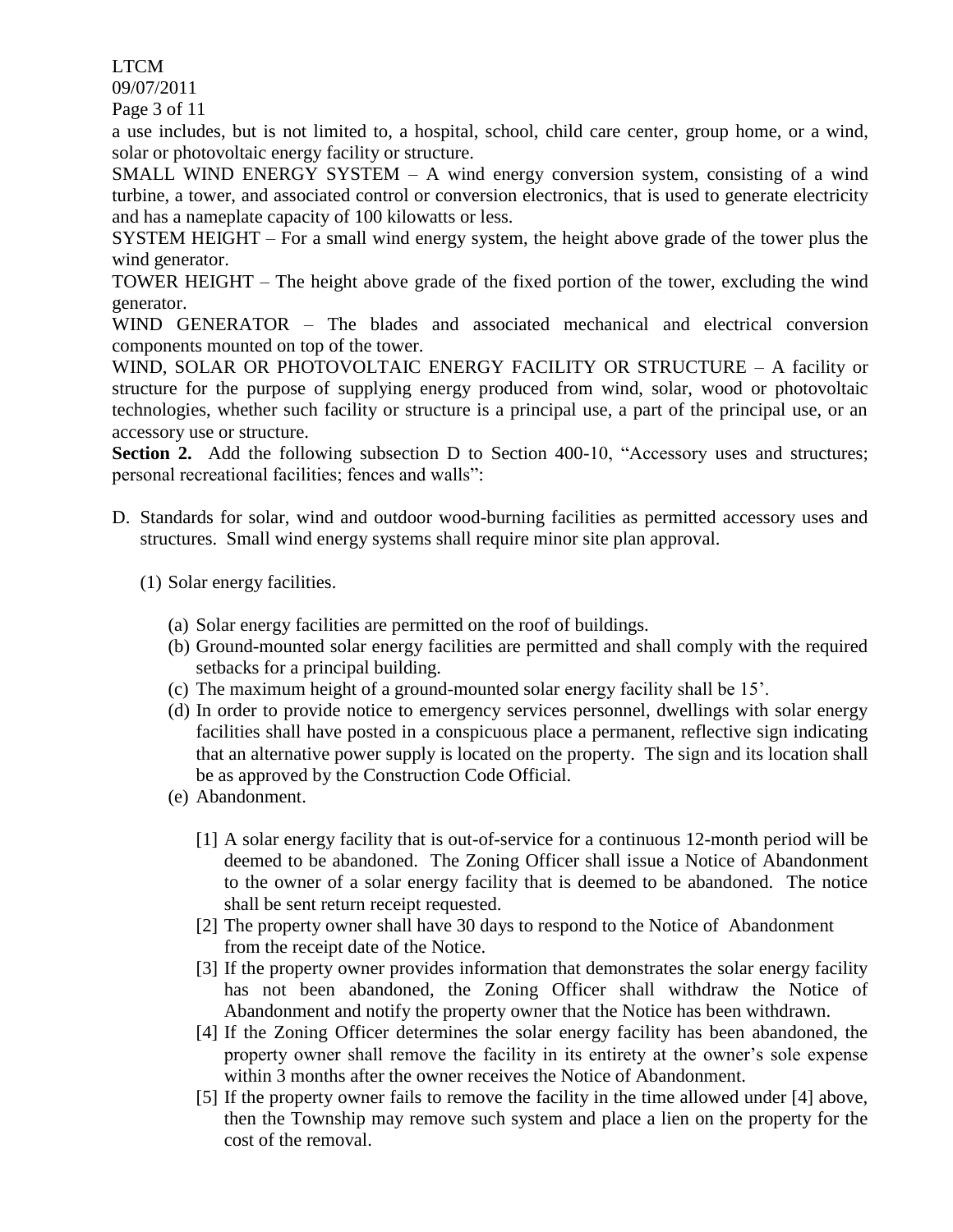(2) Outdoor wood-burning furnaces/boilers.

- (a) The minimum height of the chimney shall be 16' from ground level, and the maximum height shall be 2' above the peak of the residence.
- (b) The minimum required setbacks for the wood-burning furnace/boiler shall be as follows:
	- [1] The wood-burning furnace/boiler shall be located to the rear of the principal residence on the property, and in no case shall the minimum front yard setback for the furnace/boiler be less than the minimum required in the zoning district plus 20'.
	- [2] The minimum side and rear yard setbacks shall be 160' from the boiler to the property line. If these setbacks cannot be met, an outdoor wood-burning furnace/boiler may be installed provided that the minimum setback from the boiler to a residence located on an adjoining property shall be 275'.
- (c) The period of operation shall be limited to October 1 to April 30.
- (d) Only seasoned wood may be utilized.
- (e) The wood-burning furnace/boiler shall be certified by the U.S. Environmental Protection Agency (EPA) as meeting or exceeding the most current applicable EPA emission standards.
- (f) Legally existing wood-burning furnaces/boilers that were compliant at the time of installation may be repaired and replaced, provided that the standards in subsections (a), (d) and (e) above are complied with.
- (g) In order to provide notice to emergency services personnel, dwellings with outdoor wood-burning furnaces/boilers shall post in a conspicuous place a permanent, reflective sign indicating that an alternative power supply is located on the property. The sign and its location shall be as approved by the Construction Code Official.
- (3) Small wind energy systems.
	- (a) Minimum lot area.
		- [1] For small wind energy systems with a system height of 35' or less, the minimum lot area shall be the minimum lot area permitted in the zone.
		- [2] For small wind energy systems with a system height of 65' or less, the minimum lot area shall be 5 acres.
		- [3] For small wind energy systems with a height greater than 65', the minimum lot area shall be 10 acres.
	- (b) The maximum height shall be 120'.
	- (c) Setbacks.
		- **[**1] For small wind energy systems with a system height of 65' or less, the minimum setback from any property line shall be 120 percent of the system height.
		- [2] For small wind energy systems with a system height greater than 65', the minimum setback from any property line shall be 150 percent of the system height.
	- (d) The wind generator and the tower shall remain painted or finished in the color or finish

that was originally applied by the manufacturer, unless a different color or finish is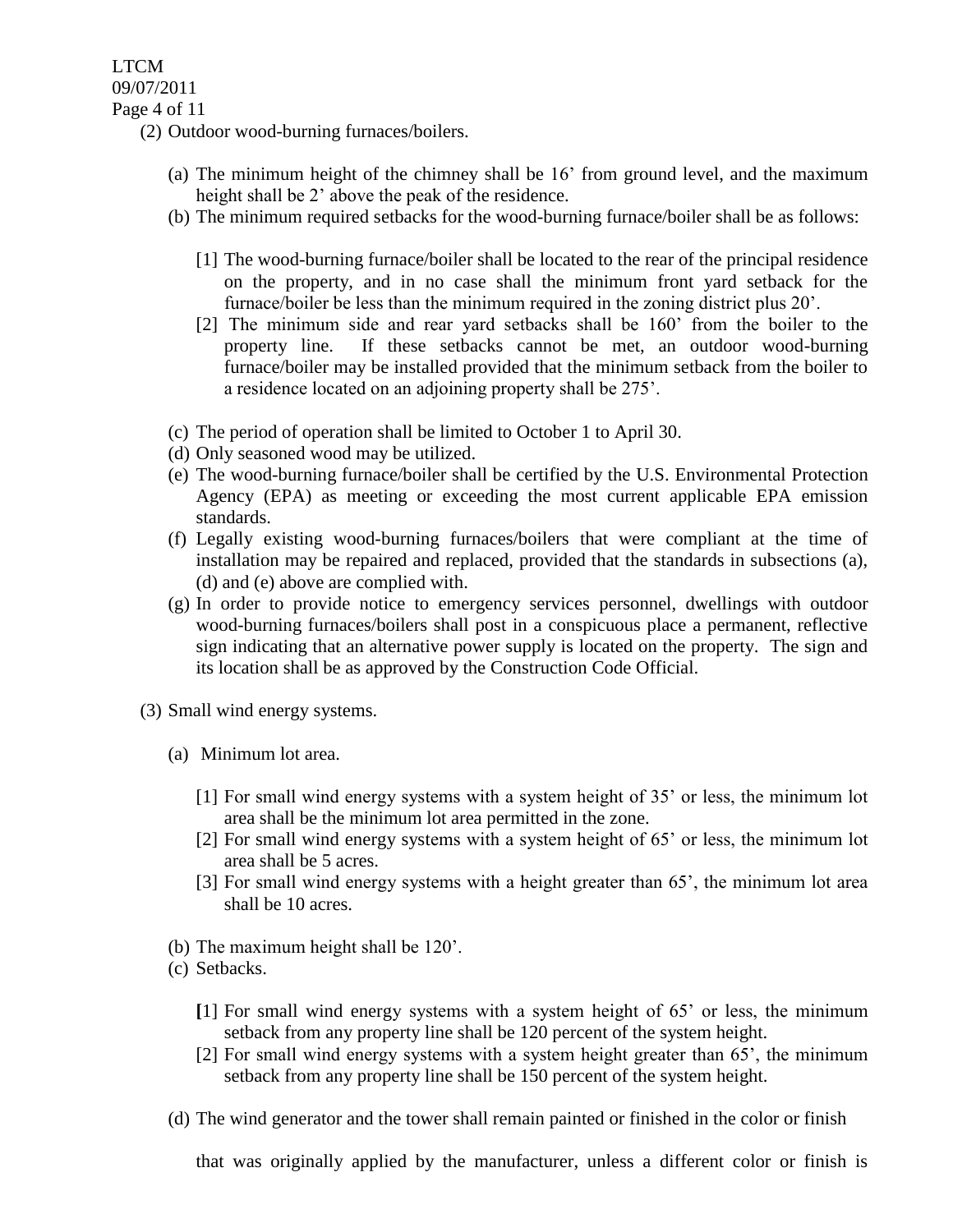LTCM 09/07/2011 Page 5 of 11

approved by the approving authority.

- (e) There shall be no signs that are visible from any public road or neighboring property posted on a small wind generator system or any associated building, except for the manufacturer's or installer's identification, appropriate warning sign, or owner identification.
- (f) Sound levels of the wind energy system shall not exceed 55 decibels as measured at the site property line.
- (g) In order to provide notice to emergency services personnel, dwellings with small wind energy systems shall have posted in a conspicuous place a permanent, reflective sign indicating that an alternative power supply is located on the property. The sign and its location shall be as approved by the Construction Code Official.
- (h) Abandonment.
	- [1] A small wind energy system that is out-of-service for a continuous 12-month period will be deemed to be abandoned. The Zoning Officer shall issue a Notice of
	- Abandonment to the owner of a small wind energy system that is deemed to be abandoned. The notice shall be sent return receipt requested.
	- [2] The property owner shall have 30 days to respond to the Notice of Abandonment from the receipt date of the Notice.
	- [3] If the property owner provides information that demonstrates the small wind energy system has not been abandoned, the Zoning Officer shall withdraw the Notice of Abandonment and notify the property owner that the Notice has been withdrawn.
	- [4] If the Zoning Officer determines the small wind energy system has been abandoned, the property owner shall remove the facility in its entirety at the owner's sole expense within 3 months after the owner receives the Notice of Abandonment.
	- [5] If the property owner fails to remove the facility in the time allowed under [4] above, then the Township may remove such system and place a lien on the property for the cost of the removal.
- (i) The small wind energy system shall not cause flickering shadows on adjoining properties.
- (j) The wind generator blades shall extend no closer to the ground than 12' from ground level.
- (k) All components of the small wind energy system shall be enclosed within a 6' high fence, unless the system is located on the roof of a building.

**Section 3.** Subsections 400-11B(6)(b) and 400-11B(6)(c) shall be re-numbered as subsections 400-10E and 400-10F, respectively.

# **NOW, THEREFORE, BE IT FURTHER ORDAINED** that:

1. All ordinances or portions of ordinances which are inconsistent with this Ordinance shall be repealed as to their inconsistencies only.

2. If any provision or paragraph of this Ordinance shall be held invalid by any court of competent jurisdiction, the same shall not affect the other provisions or paragraphs of this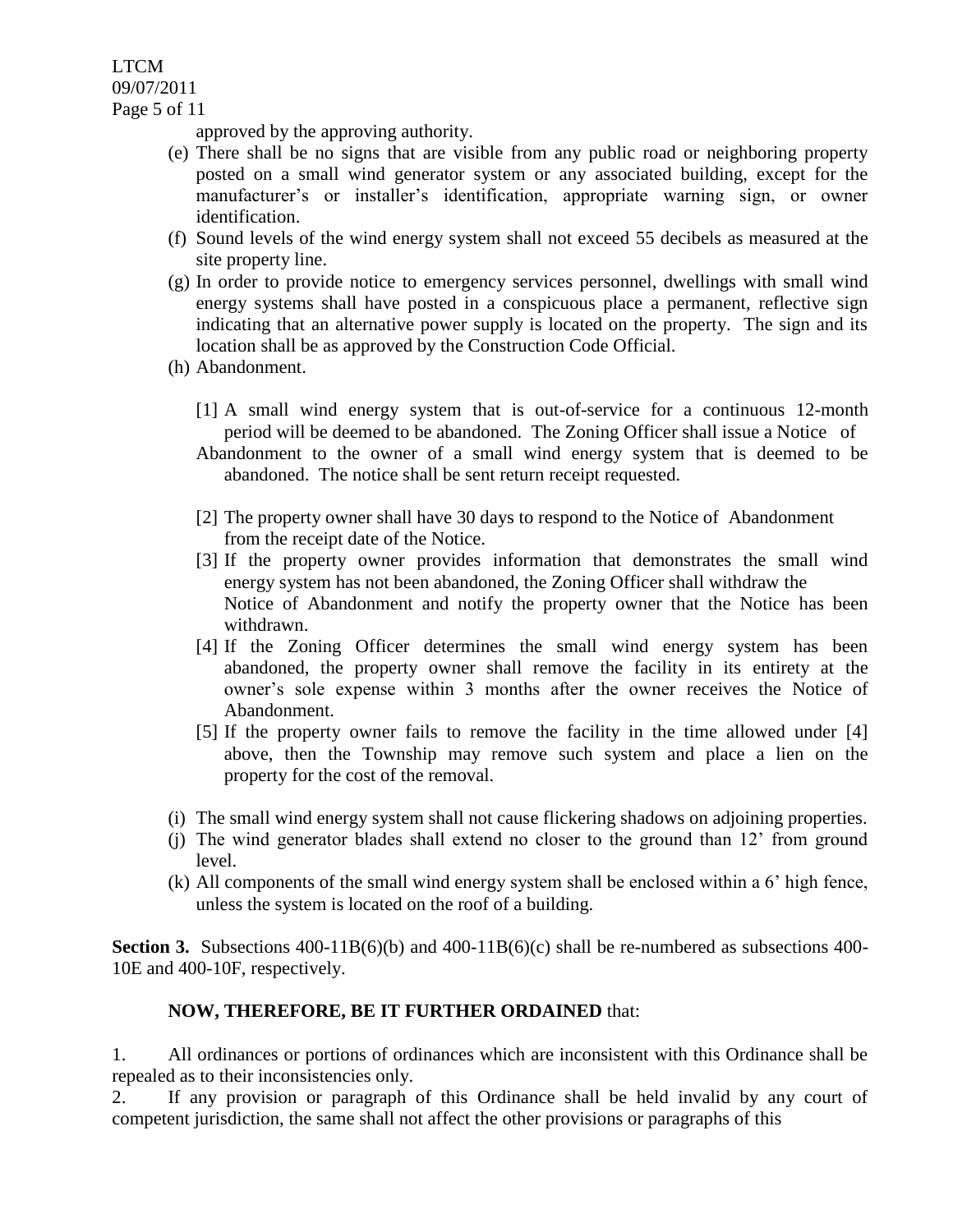LTCM 09/07/2011

Page 6 of 11

Ordinance, except so far as the provision or paragraph so declared invalid shall be separable from the remainder or any portion thereof.

### **Public Hearing**

### **Ordinance No. 2011-09 – Ratifying the Open Space Trust Fund**

*Motion by Mr. Wunder, seconded by Ms. Schriver and carried by unanimous favorable roll call*  vote*,* the public hearing for Ordnance No. 2011-09 was opened.

There were no comments from the public.

*Motion by Mr. Wunder, seconded by Ms. Schriver and carried by unanimous favorable roll call*  vote, the public hearing for Ordinance No. 2011-09 was closed.

*Motion by Ms. Schriver, seconded by Mr. Wunder and carried by favorable roll call vote, the* Township Committee adopted Ordinance No. 2011-09 as written below.

# TOWNSHIP OF LEBANON COUNTY OF HUNTERDON STATE OF NEW JERSEY ORDINANCE NO. 2011-09 AN ORDINANCE RATIFYING THE OPEN SPACE TRUST FUND

WHEREAS, the voters of the Township of Lebanon (the "Township") authorized an Open Space Tax by referendum pursuant to *N.J.S.A*. 40:12-15.1 *et seq*. in 2001 at a maximum rate of \$0.02 per \$100 of assessed value; and

WHEREAS, in 2002 the voters authorized an increase in the maximum amount of the Open Space Tax to \$0.04 per \$100 of assessed value; and

WHEREAS, currently, the Open Space Tax is \$0.01 per \$100 of assessed value; and

WHEREAS, all funds collected pursuant to the Open Space Tax have been deposited by the Township in a trust fund and used exclusively for the purposes authorized by the voters ; and

WHEREAS, the Township wishes to ratify its past treatment of open space funds and formalize the procedures for future treatment of such funds through the adoption of an Open Space Trust Fund ordinance.

NOW, THEREFORE, BE IT ORDAINED by the Township Committee of the Township of Lebanon, in the County of Hunterdon, and State of New Jersey, that the following provisions shall be added to the code of the Township of Lebanon:

### OPEN SPACE TRUST FUND

Trust Fund Established.

There is hereby established a reserve in the General Capital Fund which shall be known and designated as the "Open Space Trust Fund." A special bank account shall be opened and maintained for this purpose. Funds from the Open Space Trust Fund may, as directed by the Mayor and Township Committee, be utilized for the following purposes, or any combination thereof:

A. Acquisition of lands for recreation and conservation purposes;

B. Acquisition of farmland for farmland preservation purposes;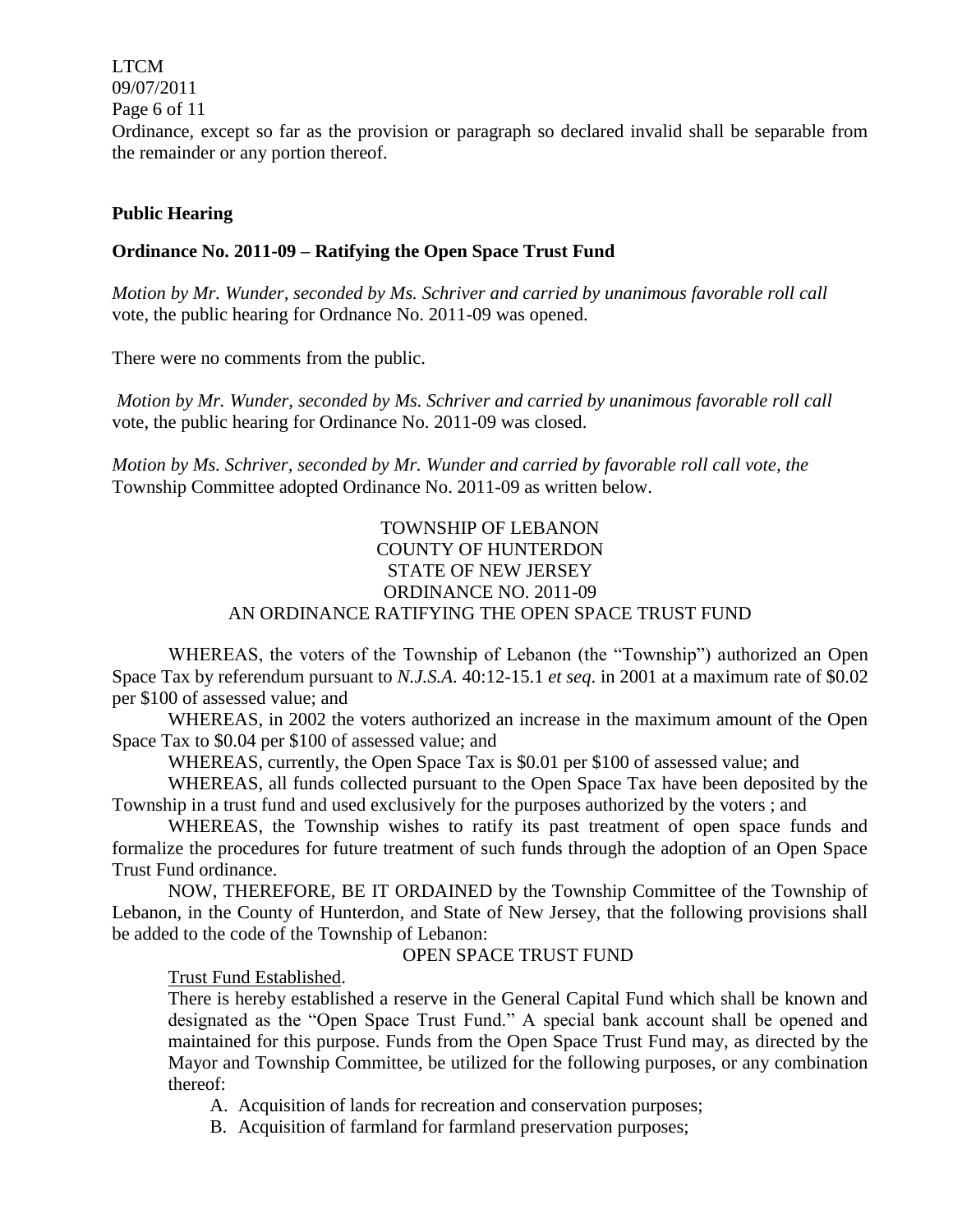LTCM 09/07/2011 Page 7 of 11

> C. Payment of debt service on indebtedness issued or incurred by the township of Lebanon for any of the purposes set forth in A. or B. above.

Acquisition shall include by gift, purchase, or by eminent domain proceedings pursuant to N.J.S.A. 20:3-1 et seq. and shall include development easements, or other easements, vacant land, as well land which has improvements upon it at the time of acquisition, where the principal purpose of the acquisition is for any or all of the purposes, or any combination of them, set forth above.

Apportionment and Allocation of Fund.

The Mayor and Township Committee, annually, after the holding of one public hearing thereon, shall apportion and allocate the use of such tax receipts among the purposes set forth above.

Funding.

The Open Space Trust Fund shall be funded through the dedication to the fund of an amount not to exceed \$0.04 per \$100 of assessed valuation of each annual tax levy. The fund shall also be permitted to accept donations and testamentary bequests. The accumulated receipts and deposits with the fund may be utilized for the purposes set forth herein. All monies set aside for open space as of the effective date of this ordinance shall be deposited in the fund. Sale of Property.

- A. No property acquired with these funds shall be leased or sold, unless such action has been authorized by the Mayor and township Committee in a manner as prescribed by law.
- B. The Mayor and Township Committee, after at least one public hearing thereon, and upon a finding that the purposes of this ordinance might otherwise be better served or that any land acquired by the Township pursuant to this ordinance is required for another public use, may by ordinance convey, through sale, exchange, transfer or other disposition, title to, or a lesser interest in, that land, provided that the Township shall replace any land conveyed under this section by land of at least equal fair market value and of reasonably equivalent usefulness, size quality and location to the land conveyed. Any money derived from the conveyance shall be deposited into the fund created hereunder.
- C. Any conveyance made pursuant to this section shall be made in strict accordance with the Local Lands and Buildings Law (N.J.S.A. 40A:12-1 et seq.). In the event of conveyance by exchange, the land or improvements thereon to be transferred to the trust shall be at least equal in fair market value and of reasonable equivalent usefulness, size, quality and location to the land or improvements transferred from the trust.

BE IT FURTHER ORDAINED that this Ordinance shall take effect immediately upon the publication of notice of final passage of this ordinance, following final adoption, as provided by law.

### **RESOLUTIONS**

### **Resolution No. 66-2011– Designating a \$3,831,962.00 Bond Anticipation Note**

*Motion by Mr. Milkowski, seconded by Mr. Wunder and carried by unanimous favorable roll call*  vote, the Township Committee approved Resolution No. 66-2011 as attached.

**Resolution No. 67-2011**– Renewal of Morris County Co-op Agreement

*Motion by Mr. Milkowski, seconded by Mr. Wunder and carried by unanimous favorable roll call*  vote, the Township Committee approved Resolution No. 67-2011 as written below.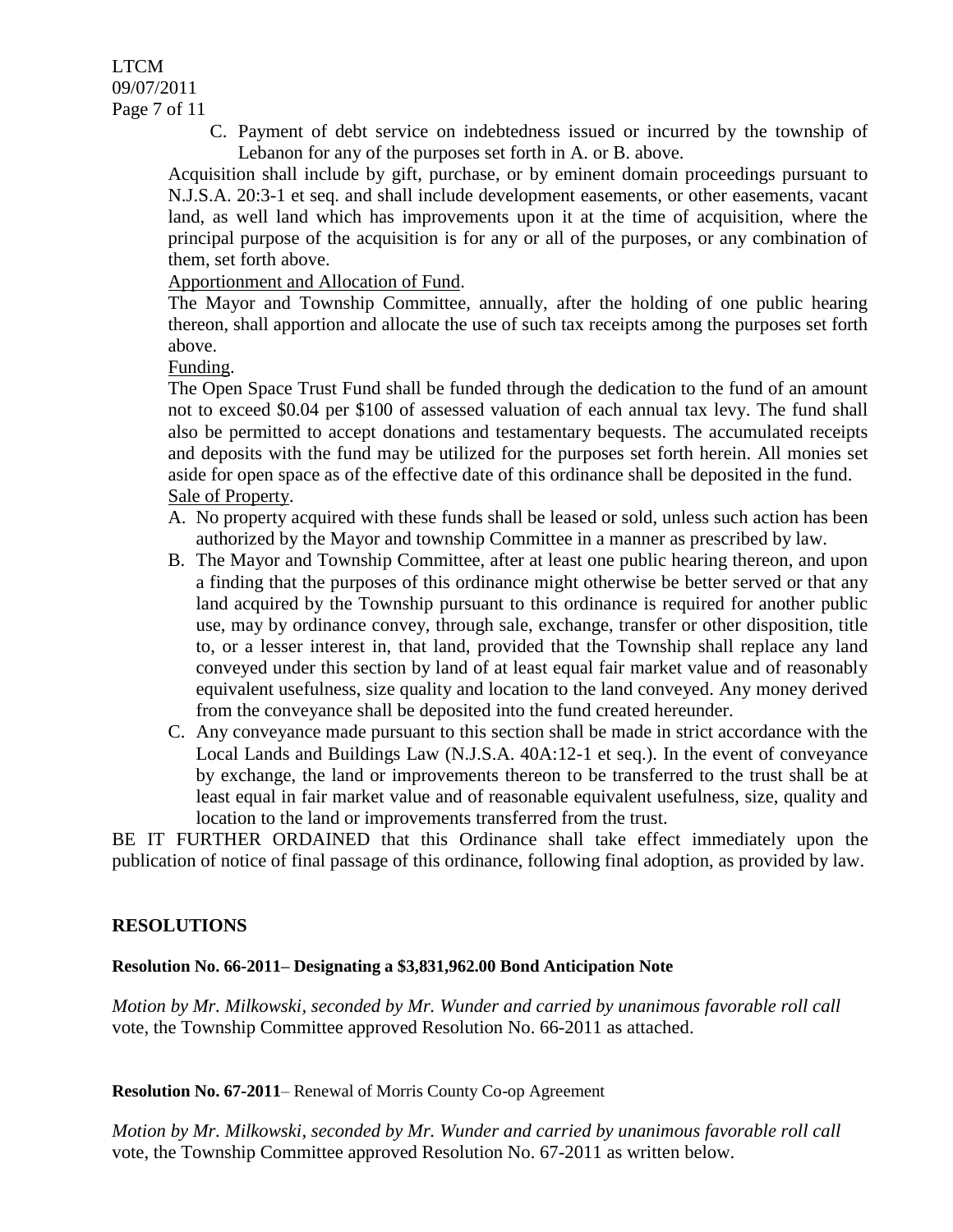# TOWNSHIP OF LEBANON COUNTY OF HUNTERDON STATE OF NEW JERSEY RESOLUTION NO. 67-2011

# AUTHORIZING EXECUTION OF AN AGREEMENT WITH THE MORRIS COUNTY COOPERATIVE PRICING COUNCIL TO RENEW MEMBERSHIP THEREIN FOR THE PERIOD OF OCTOBER 1, 2011 THROUGH SEPTEMBER 30, 2016

WHEREAS, the Morris County Cooperative Pricing Council ("MCCPC") was created in 1974 to conduct a voluntary cooperative pricing system with municipalities, boards of educations, and other public bodies located in the County of Morris and adjoining counties; and WHEREAS, the purpose of the MCCPC is to provide substantial savings on various goods and services to its members through the cooperative public bidding process; and WHEREAS, the Township of Lebanon desires to enter into an Agreement with the MCCPC, which is administered by Randolph Township as Lead Agency to renew its membership in the MCCPC for the period of October 1, 2011 through September 30, 2016. BE IT RESOLVED, by the Township of Lebanon, County of Hunterdon, State of New Jersey as

follows:

- 1. Township Committee of the Township of Lebanon hereby authorizes the execution of an Agreement with the Morris County Cooperative Pricing Council by the Township of Randolph as Lead Agency dated October 1, 2011 pursuant to N.J.S.A. 40A:11-11(5). Said Agreement is for renewal of membership in the MCCPC for a five (5) year period from October 1, 2011 through September 30, 2016.
- 2. The Township of Lebanon Clerk is hereby directed to submit a copy of this adopted Resolution, along with an executed Agreement, to Randolph Township as Lead Agency of the MCCPC.
- 3. This Resolution shall take effect immediately upon final passage according to law.
- 4. All appropriate Township of Lebanon officials are authorized and directed to perform all required acts to affect the purpose of this Resolution.

# **OLD BUSINESS**

# **Purchase of a Generator**

Attorney Cushing stated that as part of the lease of the land to Cellco for the construction of a cell tower there were negotiations regarding the sharing of a generator. The Township has a need for eighty (80) kilowatts of power and Cellco needs approximately forty (40). There was an agreement entered into between the Township and Cellco which outlined the mutual use of a generator. Attorney Cushing stated that there have been issues raised at meetings regarding the terms of the negotiations. Attorney Cushing's office has been negotiating with Cellco in connection with the terms of the agreement. Attorney Cushing noted that based on the recent storm and power loss for over a week, the need for a generator has escalated. The details of the discussion with Cellco will be discussed in closed session.

The Committee stated their concerns with not having a generator at this time and the need to obtain one promptly.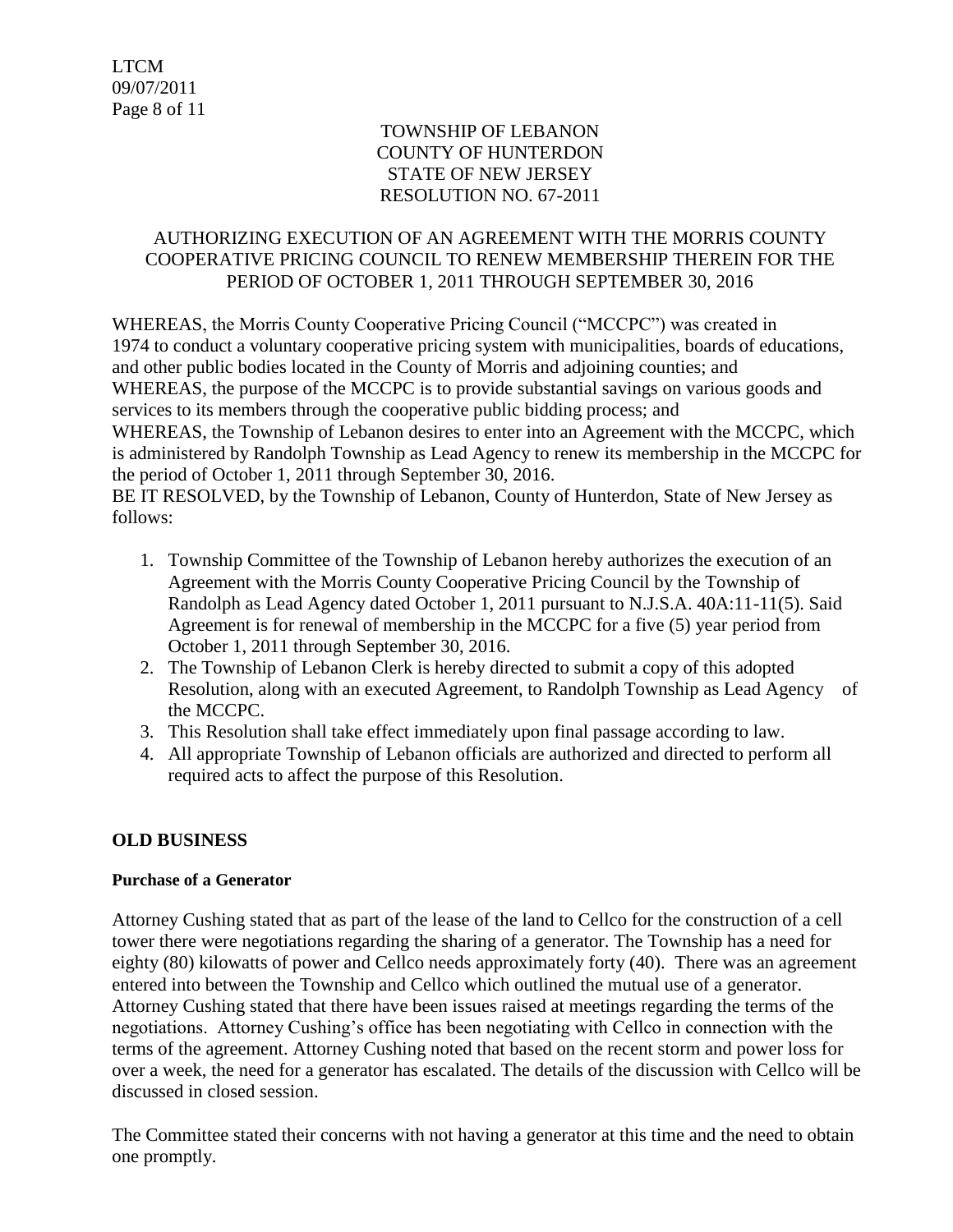LTCM 09/07/2011 Page 9 of 11 Attorney Cushing stated that the Township can begin to look into purchasing a generator if it is their desire. Bid specifications will need to be drafted.

Mr. Wunder asked for an update on the snowplow issues. Mr. Milkowski stated that there needs to be a plan in place.

### **Parking on County Roads During Snow Storms**

Attorney Cushing informed the Committee that he spoke to Tim Matthews, Assistant County Engineer regarding his requests for a language change in the Township's ordinances regarding the parking on County/Township roads during snowstorms. Mr. Matthews was of the opinion that in order to enforce "no parking" restrictions in snow on county roads, the Township would have to pass an ordinance. Attorney Cushing stated that the Township has no jurisdiction over County Roads and usually this matter is addressed with a County resolution. Mr. Matthews informed Attorney Cushing that the practice in the County is to have a parallel resolution from a municipality. Mr. Matthews stated that there is a certain area of the Township in which there is a problem with plowing and vehicles being parked on the roadway. Mr. Matthews would like to see "no parking at any time on County Roads". Attorney Cushing informed Mr. Matthews that he did not think that the Township would approve that request but asked Mr. Matthews to submit to the Township the area which he feels there should not be parking, including the dimensions. The Township Committee can then evaluate the request and if agreed too, a parallel resolution can be adopted. The Chief will be provided with a copy of the request for his recommendation.

### **NEW BUSINESS**

### **Correspondence Posting**

Mr. Milkowski asked that correspondence received by the Township Committee be posted on the bulletin board for the public's viewing.

### **Senator Lance**

Mayor Piazza stated that he stopped to see Senator Leonard Lance who was visiting residents on Musconetcong River Road. Senator Lance met with the residents to discuss storm damage and FEMA help that is available to them.

### **PRESENTATION OF VOUCHERS**

Committee Members provided a description of vouchers exceeding \$1000.00.

*Motion by Ms. Schriver, seconded by Mr. Wunder and carried by unanimous favorable roll call*  vote, the Township Committee approved the September 7, 2011 bill list in the amount of \$54,792.52.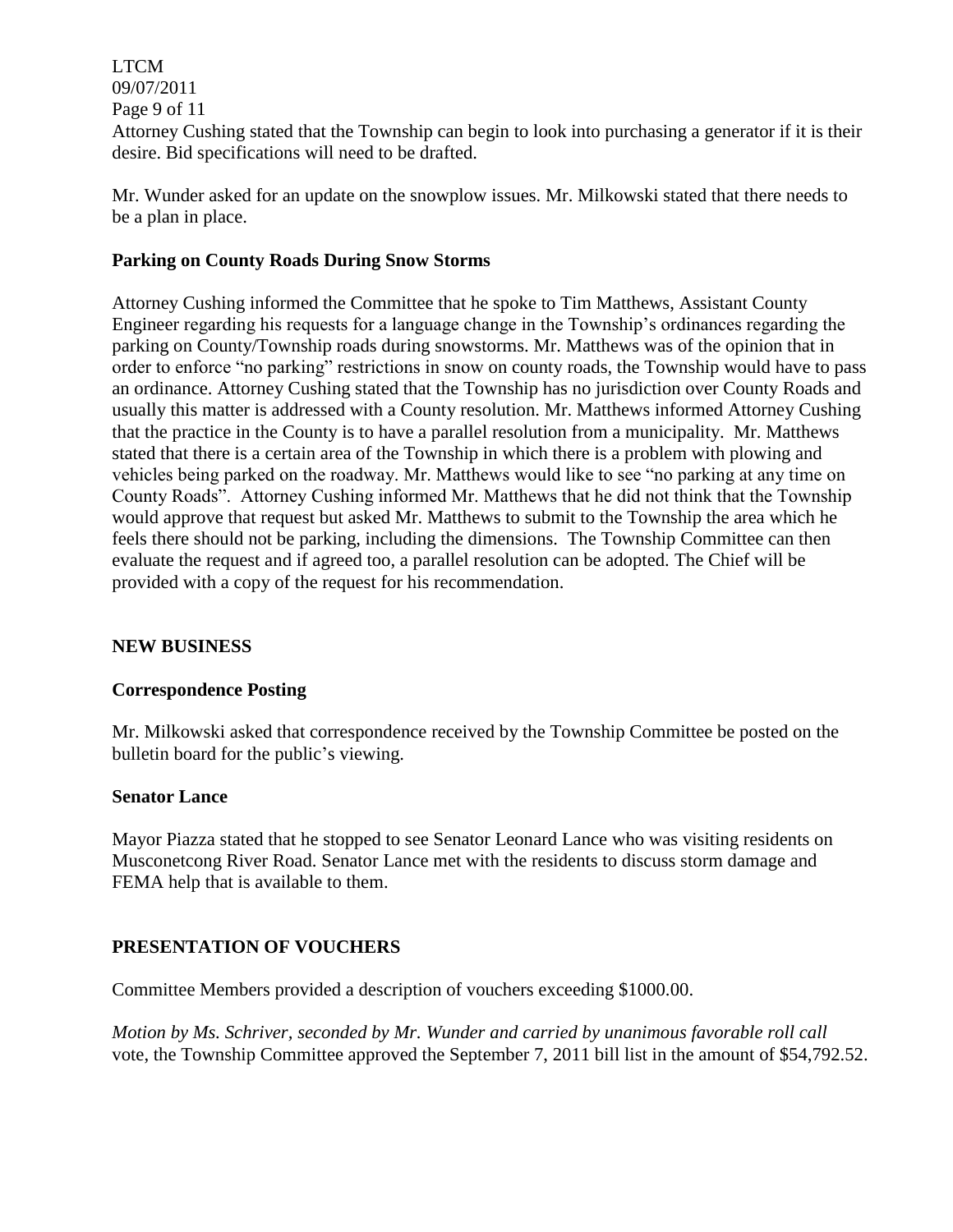- a. Meeting Minutes of the Township Historians June 2, 2011
- b. Tax Collector's Report for the Month July 2011

### **PUBLIC COMMENTS**

*Motion by Ms. Schriver, seconded by Mr. Wunder and carried by unanimous favorable roll call*  vote, the Township Committee opened the Public Comment portion of the meeting.

Ms. Nancy Darois asked if the squad matter is completed yet. Attorney Cushing stated that they are making a lot of progress with the settlement in principal, but need to finalize the issue related to the property which can be complex.

Ms. Nancy Darois also inquired on the status of the Township Garage Project. Ms. Dorois was informed that there was a pre-bid meeting held. Bids will be received on September 14, 2011.

*Motion by Ms. Schriver, seconded by Mr. Wunder and carried by unanimous favorable roll call vote,* the Township Committee closed the public comment portion of the meeting.

### **EXECUTIVE SESSION**

*Motion by Mr. Wunder, seconded by Ms. Schriver and carried by unanimous favorable roll call vote,* the Township Committee approved Resolution No.68-2011 and convened in executive session at 7:28 p.m. It is not anticipated that action will be taken at the close of the meeting.

### **TOWNSHIP OF LEBANON RESOLUTION NO. 68-2011**

BE IT RESOLVED by the Mayor and Township Committee of the Township of Lebanon, that in compliance with N.J.S.A. 10:4-12, this meeting will be closed to the Public to discuss the following matters:

*Motion by Ms. Schriver, seconded by Mr. Milkowski and carried by unanimous favorable roll*  call vote, the Township Committee reconvened the Regular Committee meeting at 8:39 p.m.

Attorney Cushing stated that during the Executive Session the Township Committee discussed:

The Status of the First Aid Squad Matter Collective Bargaining – PBA Crusader – Boyer Matter Cellco Negotiations